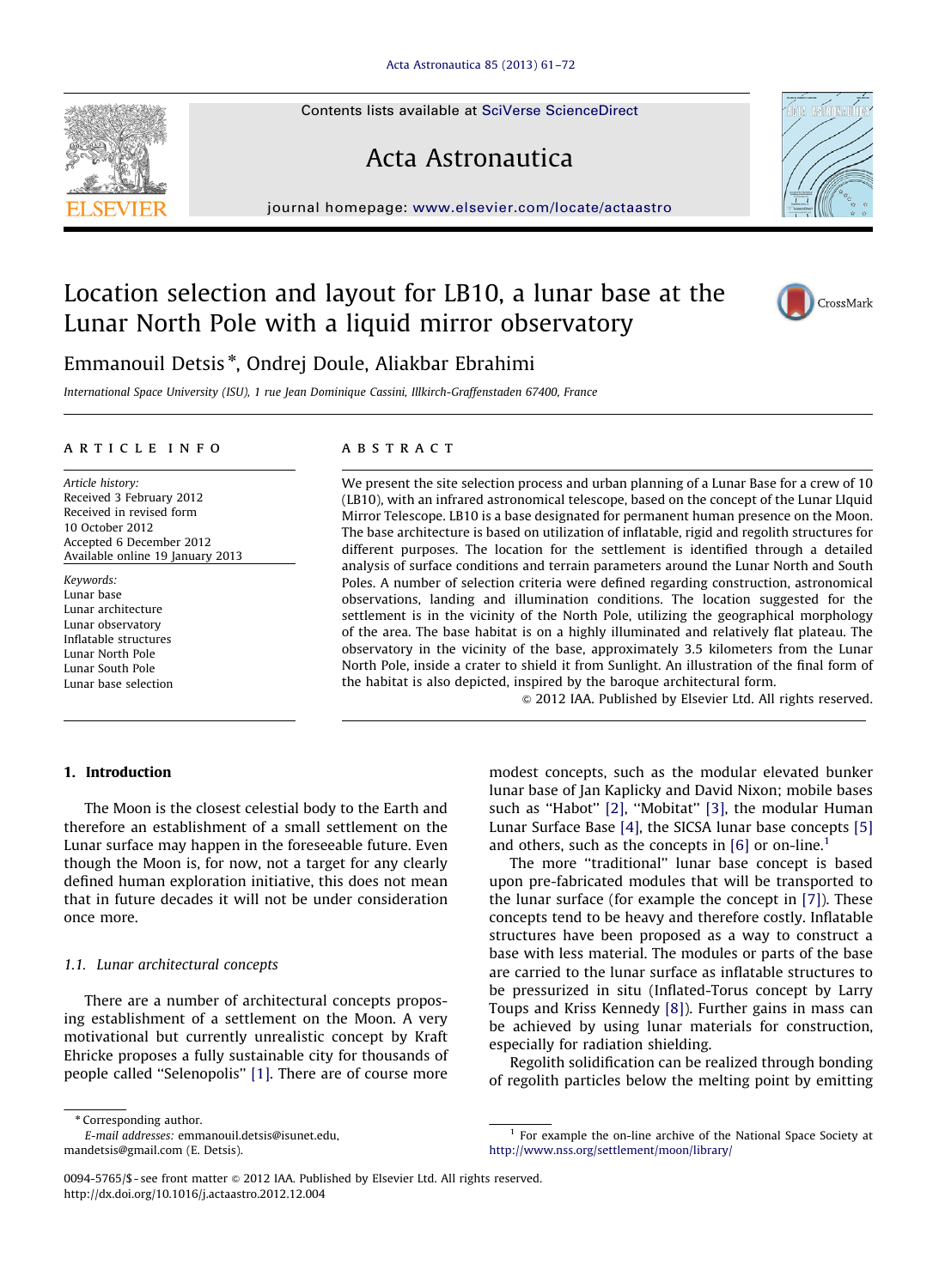directed microwave radiation or by heating and compacting the regolith. This process is a construction technique that is unique to the lunar environment. Fast solidification of the lunar dust is possible mainly thanks to the very thin atmosphere on the Moon and the high abundance of iron in the lunar dust. The sintering may be performed in a number of layers according to power source capacity or technique used [\[9\].](#page--1-0) The surface layer can also be melted to create a glass-like surface and become easily cleanable from lunar dust [\[10\]](#page--1-0). The sintering technique will be essential for lunar settlement construction. A well designed robotic vehicle enabling moving and sintering of the regolith [\[11\]](#page--1-0) is essential.

For an outline of different lunar base proposals and construction methods, the reader is referred to the review of lunar construction methods by Benaroya and Bernold in [\[12\].](#page--1-0)

# 1.2. Lunar operations

An equally important aspect of Lunar base construction is the operational framework on the Lunar surface. Activities can be performed either manually, robotically (fully or partially autonomous robotic systems) or with a tele-operated robotic system, guided from the Earth [\[13\]](#page--1-0). Tele-Robotics and Autonomous Systems can reduce the risk and cost associated with human activities on the lunar surface. High level of robotic autonomy would also offer significant time advantages with regards to teleoperations [\[14\].](#page--1-0)

A framework for semi-autonomous tele-operation of multiple cooperative robots for lunar exploration was proposed by Lee and Spong in [\[15\].](#page--1-0) It consists of two control loops, a local autonomous control and integral communication node on the Moon and a bilateral teleoperation loop which enables humans to remotely control operations. This framework is created to ameliorate the problem of communication latency and window contact duration, for robots on the Moon operated from the Earth.

The desire to minimize human involvement in lunar construction operations has its roots in risk minimization and cost reduction. The preferred operational framework is to have as many automated operations as possible. If the complexity of the task is high, then tele-operated machinery could take over. Human involvement should be reserved for the absolutely critical tasks, although considerations should be given to the overall planning to allow humans to be able to be involved in any task, if the necessary conditions arise. An extensive analysis of the integration between architecture, operations and exploration can be found in [\[16\].](#page--1-0)

Lunar Base 10, or LB10, is an architectural concept of a robotically constructed base located on the Lunar North Pole [\[17\]](#page--1-0). LB10 should be for the most part deployed and constructed without human presence on the Moon, to minimize risk and overall cost. The concept also explores the coupling of a permanently manned lunar habitat (designation: LB10-H) with a major astronomical observatory (designation: LB10-T). We have chosen an infrared observatory on the lunar poles, a concept highlighted by Angel et al. in [\[18\]](#page--1-0) as our baseline, since it is detailed

enough to provide functional requirements for the LB10 siting and construction. Our purpose was to investigate the interaction between the two elements: the instrument that requires darkness and the habitat that is better served if placed in highly illuminated areas.

We present in this paper the location selection study and the extended base layout design, based on the selected location. The deployment strategy, the exterior and interior design of the base as well as structural analysis for the main elements, will be described in future work.

## 2. Methods

We analyzed areas of the North and South Lunar Poles to find out the most appropriate site for the lunar settlement. The analysis was based on Lunar Reconnaissance Orbiter (LRO) data. More specifically, we used data from:

- (i) Polar Mosaics from the LRO Narrow Angle Camera (NAC) at 2 m/pixel resolution.
- (ii) LRO Lunar Orbiter Laser Altimeter (LOLA) polar maps at 5 m/pixel resolution.
- (iii) LRO NAC illumination maps.<sup>2</sup>

For the location selection process, analysis was performed using the NASA ISIS3 software package for reading the spacecraft data. Spatial and geographical analysis was performed with the Geographic Resources Analysis Support System (GRASS-GIS). Finally, the visualization of the data and 3D representations of the selected sites were performed with GRASS-GIS and Quantum-GIS software packages. The map projection ellipsoid for the Moon used was a stereographical polar projection with ellipsoid parameters  $a=1$  737 400 and  $b=1$  737 400.

The concept design and the urban design drawings with contour lines were done in Autodesk AutoCAD and ADOBE software. Merging of the vector drawings and photography or figures produced by GRASS GIS was performed in ADOBE Indesign, and the figures' quality and compression was optimized in ADOBE photoshop. Some vector artwork was also done in the ADOBE InDesign software working with standard formats JPG.

#### 3. LB10: definition

#### 3.1. Mission objectives and timeline

The primary goal is to establish a permanent human presence on the Moon, by constructing a lunar base

<sup>&</sup>lt;sup>2</sup> The data release used was the LRO MOON LROC 5 RDR V1.0, from the NASA Planetary Data System (PDS). For the Altimeter data, we used the 2009 Lunar Orbiter Laser Altimeter Raw Data Set from the LRO-L-LOLA-4-GDR-V1.0 2010 release. The polar mosaics were obtained from NASA/GSFC/Arizona State University on-line archive from [http://wms.](http://wms.lroc.asu.edu/lroc/nac_polar_mosaic) [lroc.asu.edu/lroc/nac\\_polar\\_mosaic](http://wms.lroc.asu.edu/lroc/nac_polar_mosaic) (last accessed March 2011). The illumination maps were taken from the LRO website [http://www.nasa.](http://www.nasa.gov/mission_pages/LRO/multimedia/lroimages/lroc-20110316-north.html) [gov/mission\\_pages/LRO/multimedia/lroimages/lroc-20110316-north.](http://www.nasa.gov/mission_pages/LRO/multimedia/lroimages/lroc-20110316-north.html) [html](http://www.nasa.gov/mission_pages/LRO/multimedia/lroimages/lroc-20110316-north.html) and [http://www.nasa.gov/mission\\_pages/LRO/multimedia/lroi](http://www.nasa.gov/mission_pages/LRO/multimedia/lroimages/lroc-20101215-south.html) [mages/lroc-20101215-south.html](http://www.nasa.gov/mission_pages/LRO/multimedia/lroimages/lroc-20101215-south.html), last accessed March 2011.